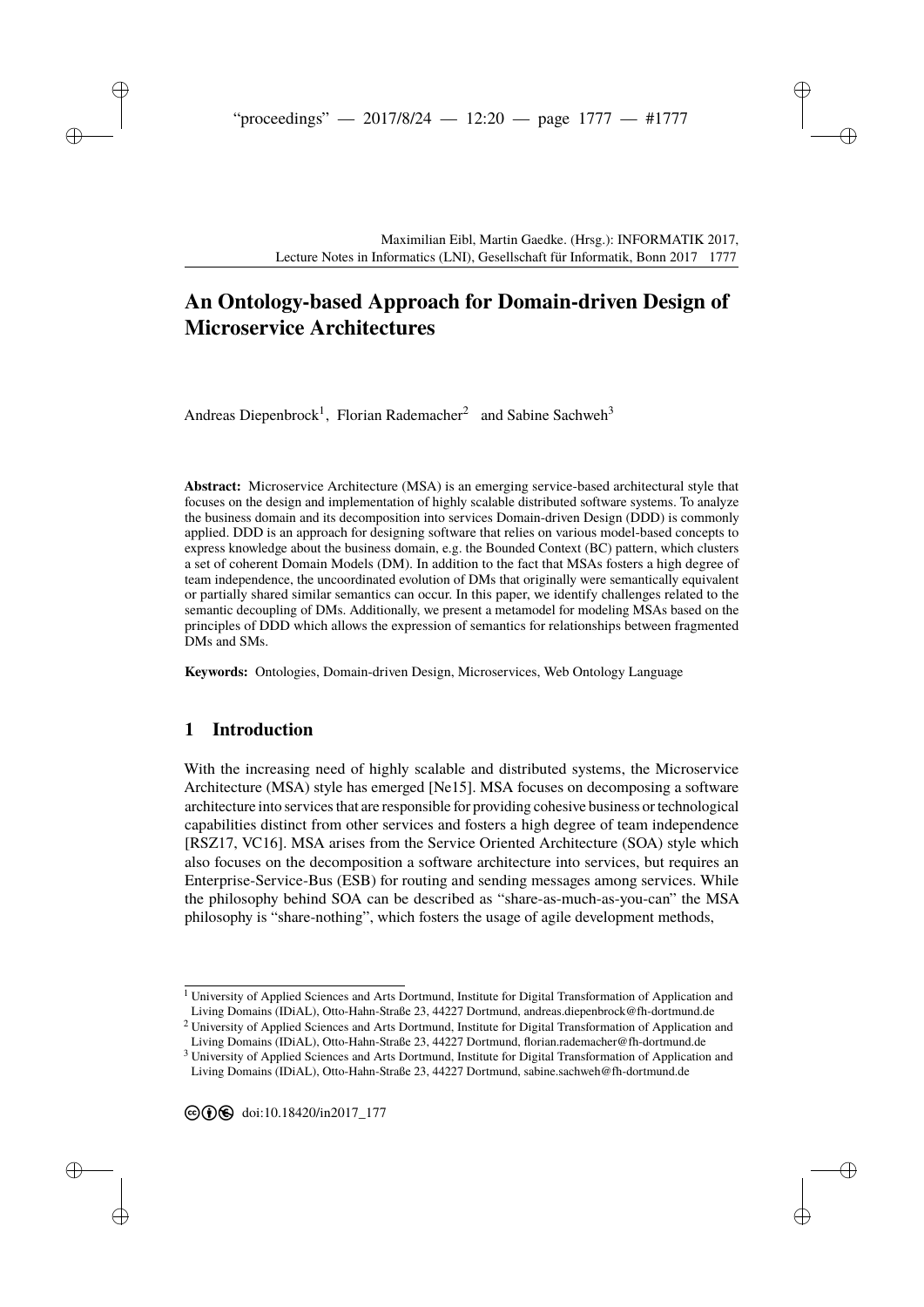and promotes autonomy and isolation of development teams [\[FLM17,](#page-13-3) [YSS17\]](#page-13-4). To design systems that are based on the MSA, the Domain-driven Design (DDD) [\[Ev04\]](#page-12-0) is commonly used [\[PJ16\]](#page-13-5). DDD is a model-based approach for designing complex software with evolving models representing core domain concepts and propose the use of *Domain Models* (DMs), *Bounded Context* (BC), and *Shared Models* (SMs) (cf. Section [2\)](#page-2-0).

However, BCs and DMs lack support for the expression of semantics. In particular, this becomes problematic when DDD is used for MSA design, as DMs are fragmented over the system's architecture and, due to MSA's emphasis on team independence [\[YSS17\]](#page-13-4), might be evolved independently, yet they partially share the same semantics or are semantically equivalent. Additionally, the typically high degree of independence among MSA team can lead to a different understanding of domain concepts. Furthermore, having a shared understanding of a certain domain is not only challenging when using MSA, but in software development in general [\[Ev04\]](#page-12-0).

*Ontologies* are an approach for expressing knowledge and semantics in a particular domain. This knowledge can be used to formally modeling the structure of a system like entities or relationships [\[SS09\]](#page-13-6). Instead of classes, attributes and associations, ontologies leverage concepts, properties and relations to express knowledge about the domain and domain-related coherences. These concepts are used to express knowledge in a form that allows automatic interpretation and derivation of additional semantical knowledge about the specific domain. For the expression of ontologies, several languages have been proposed, with the Web Ontology Language (OWL) being one of the most popular ones besides the Resource Description Framework (RDF) [\[BPD09\]](#page-12-1).

In this paper we address DDD's lack of support for expressing semantics in DDD-based models by means of ontologies and OWL. Thereby, our contribution is twofold. First, to enable the expression of semantic relationships in a domain-driven MSA design, we define a metamodel for DDD that comprises concepts for DMs, their assignment to BCs and the definition of SMs between BCs. Second, we extend this metamodel with semantical capabilities that enable the expression of semantics of DMs and SMs and their relationships across BCs. The application of our metamodel allows (i) to use DDD for modeling BCs, DMs and SMs and the foundation of business related Microservices; (ii) enrich DMs and SMs with semantic to ensure a common understanding of domain concepts in distributed MSA development.

The remainder of this paper is structured as follows. In Section [2](#page-2-0) we describe the design of MSAs based on the DDD approach. Section [3](#page-3-0) introduce a running example that is used for the identification of challenges of fragmented Domain Models in an MSA which is described in Section [4.](#page-5-0) Based on these challenges, Section [5](#page-6-0) presents our metamodel for modeling an MSA following the DDD approach and enrich with semantical knowledge. Section [6](#page-11-0) presents related work in this field and Section [7](#page-12-2) concludes and describes future work.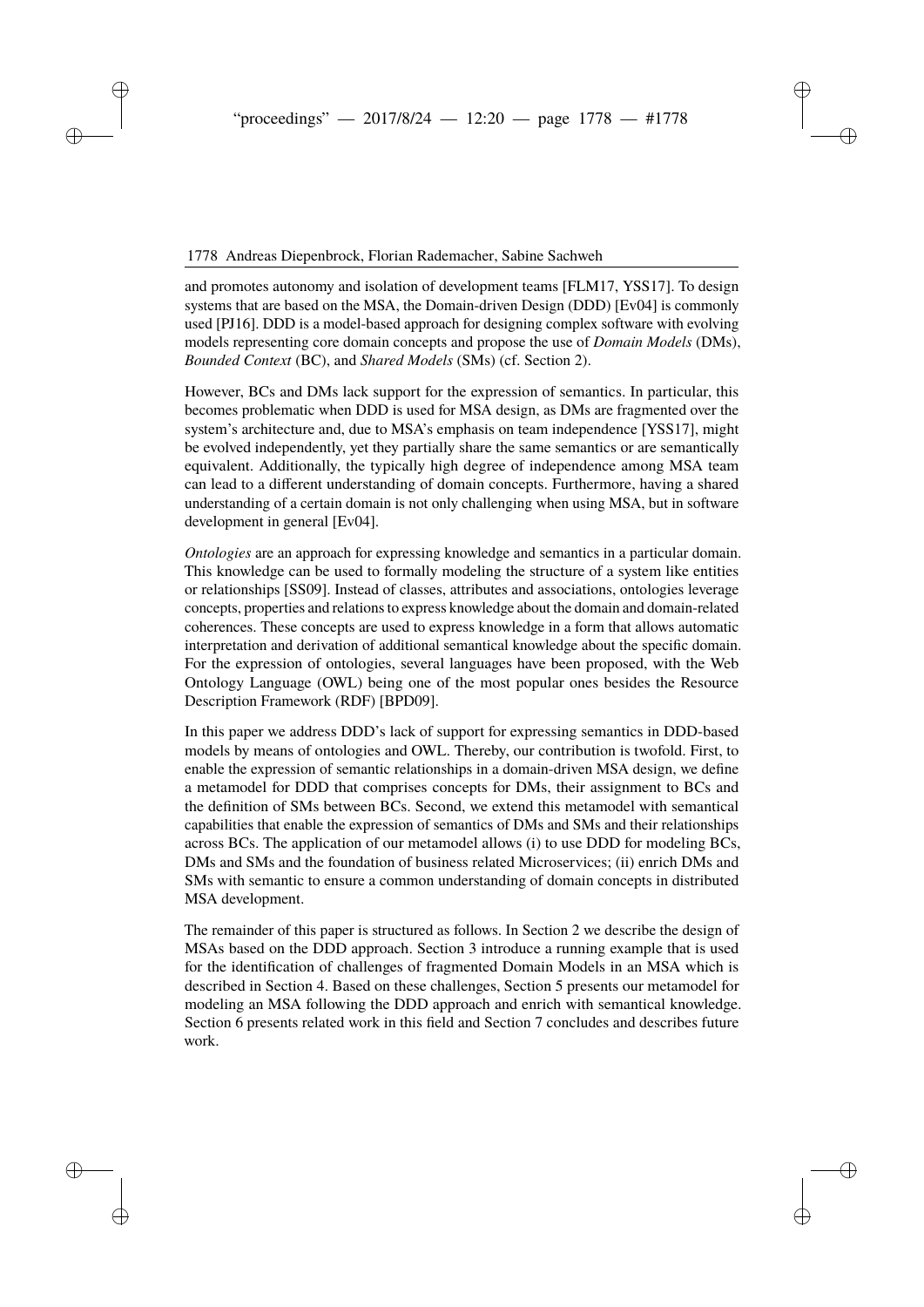## <span id="page-2-0"></span>**2 Domain-driven Design of Microservice Architectures**

When designing an MSA, a number of technical and organizational aspects have to be considered. While in the monolithic architecture style the complete application shares the same codebase, it is split into multiple independent Microservices in an MSA [\[Na16,](#page-13-7) [Vi15\]](#page-13-8). The independence of MSA also has an impact on the team independence, also MSA fosters benefits like (i) flexible adaption of software systems; (ii) increased software quality because of isolated testability, higher resilience and runtime scalability; (iii) increased development team productivity as the architecture's structure can be aligned with the team structure and each service being maintained by exactly on team [\[RSZ17\]](#page-13-1).

A well established approach for decomposing a software into Microservices is DDD [\[Na16\]](#page-13-7). It propose to use DMs for expressing domain concepts and the application of the BC pattern to cluster coherent DMs and express the boundaries of Microservices [\[Wo16\]](#page-13-9). A DM represents a domain concept and its characteristics, which are modeled as attributes of a DM. However, in distributed software systems like MSAs there might be many DMs and DDD proposes to cluster related DMs in BCs. The concept of BCs is used for modeling the domain concepts encapsulated by a business-related Microservice [\[Ne15\]](#page-13-0). Thereby, sharing relationships between BCs have to be made explicit in the form of SMs. An SM is a tailored version of a DM and contains only those domain attributes that need to be shared with another BC.

Figure [1](#page-2-1) shows DDD modeling concepts relevant to domain-driven MSA design. Table [1](#page-3-1) explains each concept depicted in Figure [1.](#page-2-1)

<span id="page-2-1"></span>

Fig. 1: Navigation Map for Domain-driven Design in MSA

When applying DDD as well as DMs, SMs and BCs for decomposing a certain domain, each of the mentioned modeling patterns can be mapped to an MSA component [\[Wo16\]](#page-13-9).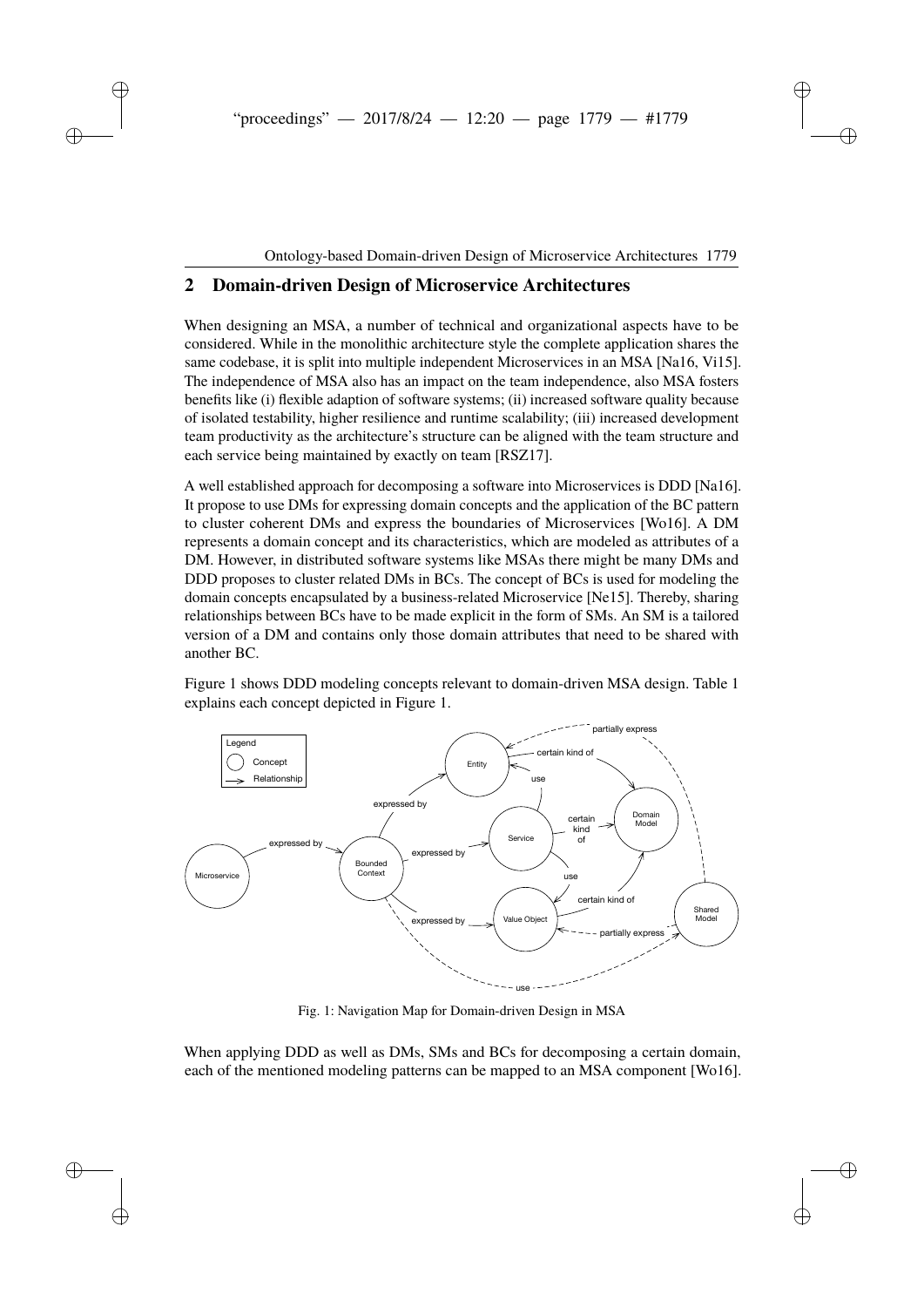<span id="page-3-1"></span>

| Concept                | Description                                                                                                                                                                                                                                                                                                                  |
|------------------------|------------------------------------------------------------------------------------------------------------------------------------------------------------------------------------------------------------------------------------------------------------------------------------------------------------------------------|
| <b>Bounded Context</b> | A Bounded Context depicts the boundaries of a coherent part of the business<br>domain. BCs can be nested, to express distinct sub-contexts related to the<br>modeled BC. The concept of BCs is used for modeling the domain concepts<br>encapsulated by a business-related Microservice.                                     |
| Entity                 | Entities represent domain concepts with an identity and encapsulates related<br>domain characteristics in the form of attributes. When changing attribute<br>values of an entity, the identity of the entity itself is not affected.                                                                                         |
| Value Object           | Like Entities, Value Objects represent domain concepts and encapsulate<br>certain domain characteristics in the form of attributes. However, they do not<br>exhibit a domain-oriented identity.                                                                                                                              |
| Service                | Services represent functionality relevant to the modeled domain and differs<br>to Microservices in form of internal functionality, e.g. Data Access Objects,<br>Repositories for Entities or Value Objects or prepare and processing data.<br>Services are only for internal use and are not exposed to other Microservices. |
| Domain Model           | Domain Models are proposed for expressing domain concepts related to BCs.<br>Furthermore, Entities, Services and Value Objects are certain kinds of DMs<br>and express the internal domain concepts of the related BC.                                                                                                       |
| <b>Shared Model</b>    | Like Domain Models, Shared Models are also proposed for expressing<br>domain concepts but related to other Microservices. With SMs also the partial<br>expression of relevant domain concepts and their associated attributes are<br>possible.                                                                               |

1780 Andreas Diepenbrock, Florian Rademacher, Sabine Sachweh

Tab. 1: Explanation of relevant concepts for the Domain-driven Design of MSAs [\[Ev04\]](#page-12-0)

Each Microservice typically realizes a given BC and the DMs assigned to it. The SMs of the BC define the foundation for the respective Microservice's interface, whose purpose is to expose instances of the SMs to other services or external callers.

When designing software following the principles of DDD, the language of domain experts is used for naming of classes, attributes and relationships [\[Ev04\]](#page-12-0). DDD fosters the formation of a *Ubiquitous Language* (UL) that represents a consistent, unambiguous terminology of the respective domain and is applied in discussions between domain experts and developers as well as in all DDD-based models and related software implementations.

### <span id="page-3-0"></span>**3 Running Example**

Figure [2](#page-4-0) shows the DDD-based model of an application called Research Management System (RMS), which we use in our research group to manage conference calls and papers. We leveraged packages and classes from UML to depict BCs, DMs and SMs. The domain-related structure of DMs or SMs and association between these are expressed by UML attributes and associations.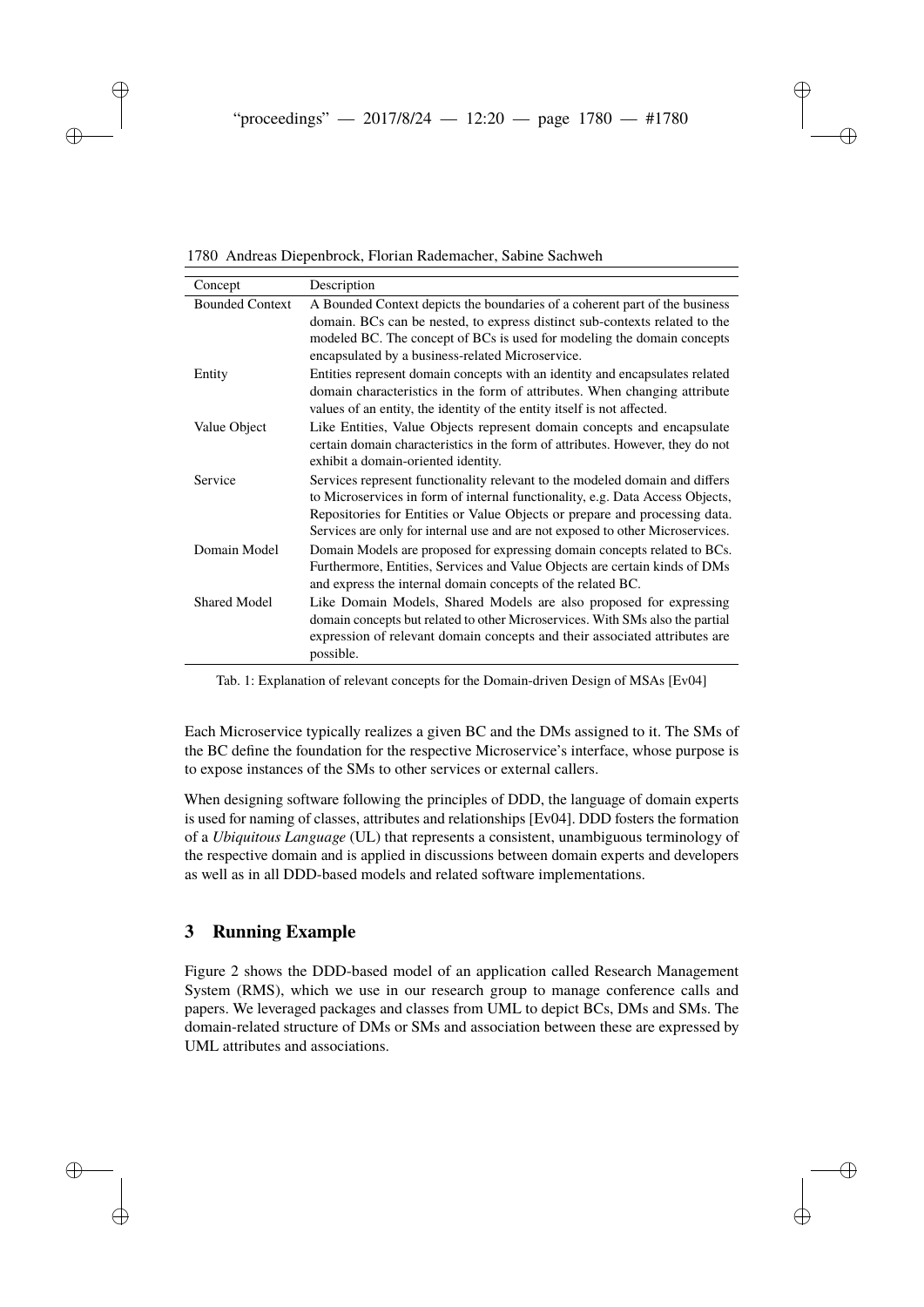<span id="page-4-0"></span>

Fig. 2: DDD-based running example

The RMS allows to manage conferences, corresponding call for papers and written papers. Furthermore, information about the required paper format and important deadlines are maintained. To simplify the search for a suitable conference, calls for papers and written papers can be tagged. Papers may have several authors whose position on the paper can be configured. Additionally, a paper might be in one of the statuses "submitted", "accepted", "rejected" or "published". Also an state for papers can be managed e.g. to distinguish between submitted and accepted papers.

The domain-driven design is composed of the BCs TagManagement, UserManagement, PaperManagement and ConferenceManagement. To manage the corresponding Tags of Conference, CallForPaper and Paper may have several Tags assigned. The Tag DM is part of the TagManagement BC. A Paper of the BC PaperManagement is assigned to a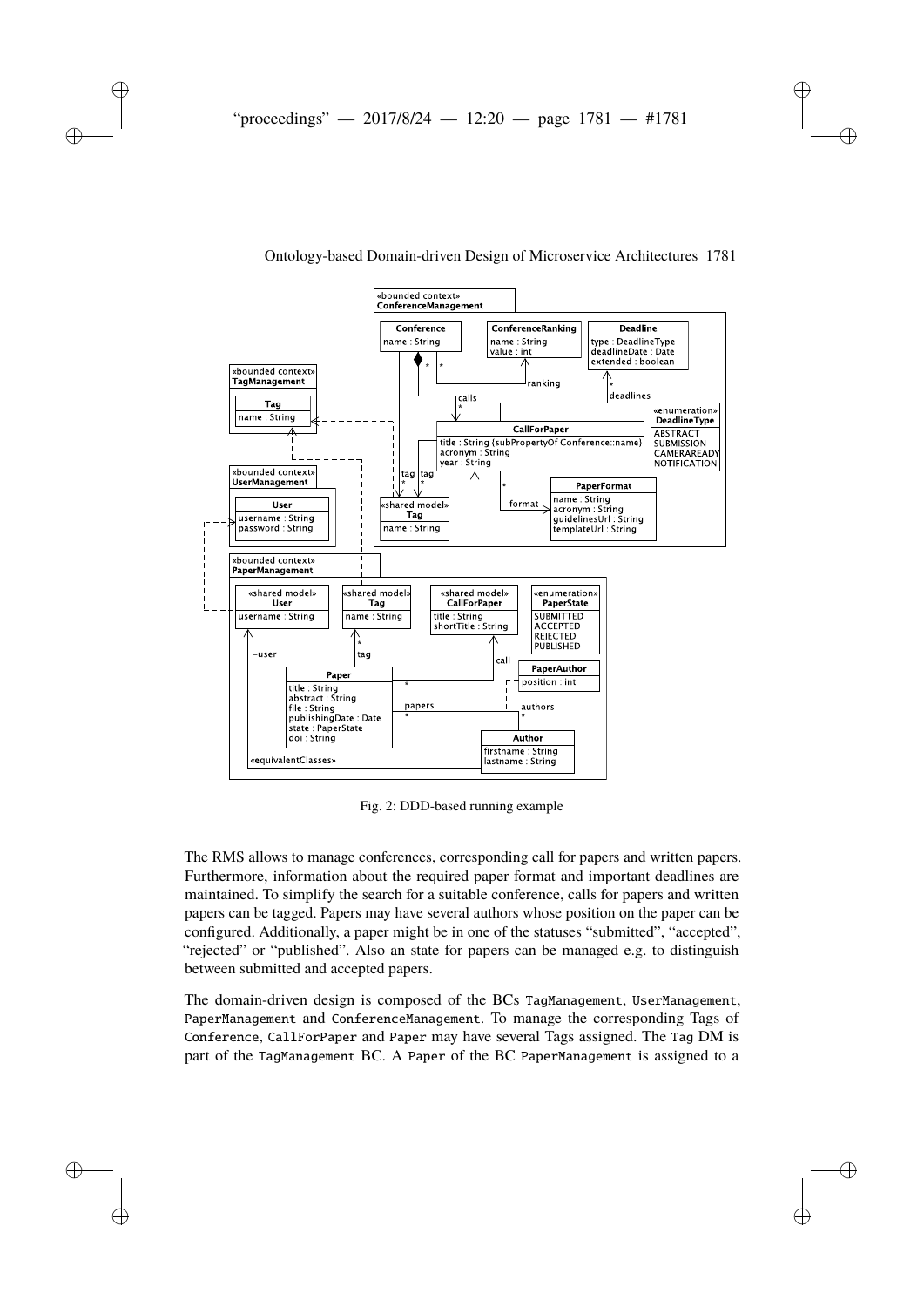CallForPaper of the ConferenceManagement BC, also the Paper may have multiple authors that are represented by Author in PaperManagement. Managing a User is settled in the BC UserManagement for authentication purpose.

Because the BC PaperManagement as well as the BC ConferenceManagement have to interact with other Microservices, these have defined Shared Model elements which are expressed in Figure [2](#page-4-0) as classes with the stereotype <<shared model>>. In PaperManagement the SM User is defined that relates to the DM User of the UserManagement BC. This allows the relationship of Paper instances through the Author with User. Also the SM Tag in BC PaperManagement is defined that represents the DM Tag of the TagManagement BC. The relationship of DM Paper with the CallForPaper is realized by the SM CallForPaper within the PaperManagement BC. Realization of the SM User as well as CallForPaper within the BC PaperManagement are different than the respective DMs they relate to. Also the BC ConferenceManagement defines an SM Tag which relates to the DM Tag of the BC TagManagement. The relationship in Figure [2](#page-4-0) between SM and the corresponding DM are visualized by the dashed line and the arrow is pointing to the respective DM.

### <span id="page-5-0"></span>**4 Challenges of fragmented Domain Models in MSA**

With fragmented DMs in a DDD-based MSA design (i) syntactical; (ii) structural; (iii) semantical challenges may occur [\[SvH06\]](#page-13-10). Syntactical challenges result from application of heterogeneous data formats, e.g. HTML, XML, JSON, RDF when data is exchanged and transformations between them can be problematic [\[SvH06\]](#page-13-10). Also the scope of these data formats can be different. While HTML, XML and JSON mainly used for expressing data, RDF is commonly used for defining data and its meaning in a meta-level. Structural challenges comprise the sub-challenges *bilateral conflicts*, *multilateral conflicts* and *metalevel conflicts*. While bilateral conflicts involve one element found in different sources, multilateral conflicts involve more than one element. Meta-level conflicts occur when using different modeling elements to represent the same kind of information. Semantical challenges results from a different understanding or mental representation of the domain. Among others, this may result in different naming schemes for the same concepts.

#### <span id="page-5-1"></span>**4.1 Semantical Challenge: Derived Domain Model Attributes**

A typical semantical challenge occurs when attributes of domain concepts can be derived from other attributes. For example a Microservice that realizes the ConferenceManagement BC might expose concrete instances of the CallForPaper concept via its interfaces. However, due to convenience reasons, the developer team responsible for the service, might decide to expose these instances as string in which the acronym and year attributes are concatenated, e.g. a CallForPaper instance cfp with cfp.acronym = "BDSDST" and cfp.year =  $2017$ results in an exposed instance  $cfp =$  "BDSDST2017". Thus, the MSA must apply a merge transformation on the received data to get the merged string.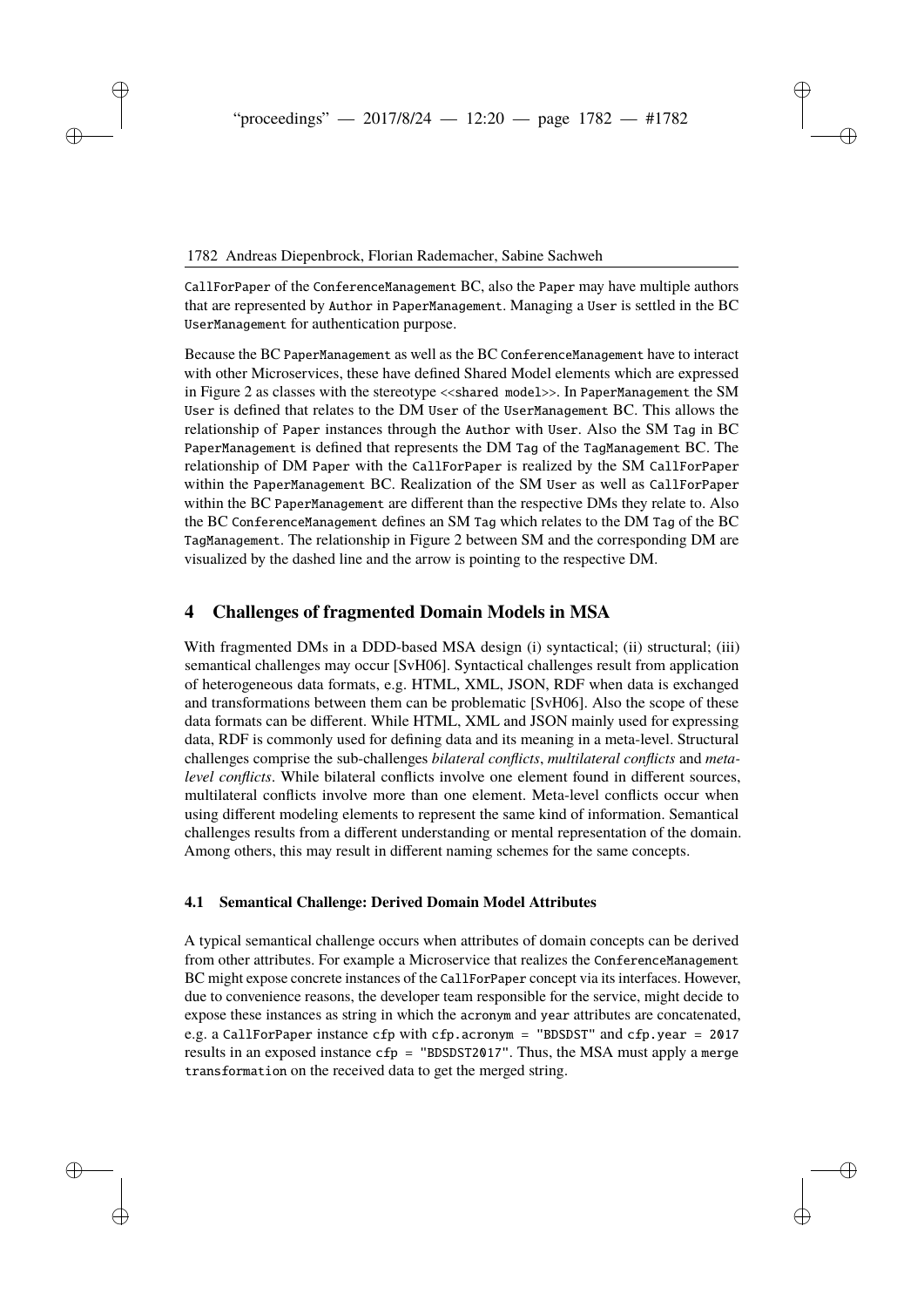Hence, attribute values might be derived from other attribute values, which poses a semantical challenge because the data might be fragmented over a distributed software design like MSA, because the underlying concepts are also fragmented.

#### <span id="page-6-1"></span>**4.2 Different Understanding of Shared Domain Concepts**

As described in Section [2,](#page-2-0) when designing an MSA with DDD, a common understanding of domain concepts is required. Otherwise different mental representations of domain concepts, e.g. divergent names of semantically equivalent concepts or attributes, might exist. In [\[Ev04\]](#page-12-0) Evans emphasizes the importance of an explicit *Ubiquitous Domain Language* to prevent different understandings of shared concepts. However, DDD lacks support for formally expressing and maintaining such a language.

For example in Figure [2](#page-4-0) the BCs ConferenceManagement and PaperManagement might have a different mental model for expressing a headline. In ConferenceManagement the attribute name contains a headline, while in PaperManagement the attribute title represents a headline. The risk of diverging understandings of semantically equivalent domain concepts increases when begin to implement their Microservices. As MSA explicitly fosters a high degree of team independence, especially regarding implementation decisions, the occurrence of different representations of equivalent concepts becomes more likely over time.

#### <span id="page-6-2"></span>**4.3 Distributed semantically equivalent Domain Concepts**

Monolithic applications share the same codebase, which results in complex domain models. This results in an increased complexity of domain models as a monolith typically represents a coherent, rather large application, which then is also the case for its underlying domain representation. While MSAs are explicitly decomposed in specialized, distinct domain models following a "divide-and-conquer approach" [\[Na16\]](#page-13-7). When designing an MSA these DMs can be associated across multiple independent Microservices with SMs.

In Figure [2](#page-4-0) the BC PaperManagement has defined an SM User, which relates to the DM User of the BC UserManagement. The DM Author of PaperManagement is relating to the DM User of the BC UserManagement through the SM User of the BC PaperManagement. When sharing data about the user between these Microservices a common approach must be used to identify the same object, e.g. a comprehensive mechanism for generating identifiers must be defined across teams.

# <span id="page-6-0"></span>**5 Integrating Ontologies in Bounded Contexts**

In the following we address the three challenges described in Subsection [4.1,](#page-5-1) [4.2](#page-6-1) and [4.3](#page-6-2) with a model-based approach that relies on a metamodel, which combines elements of DDD and OWL-based ontology modeling.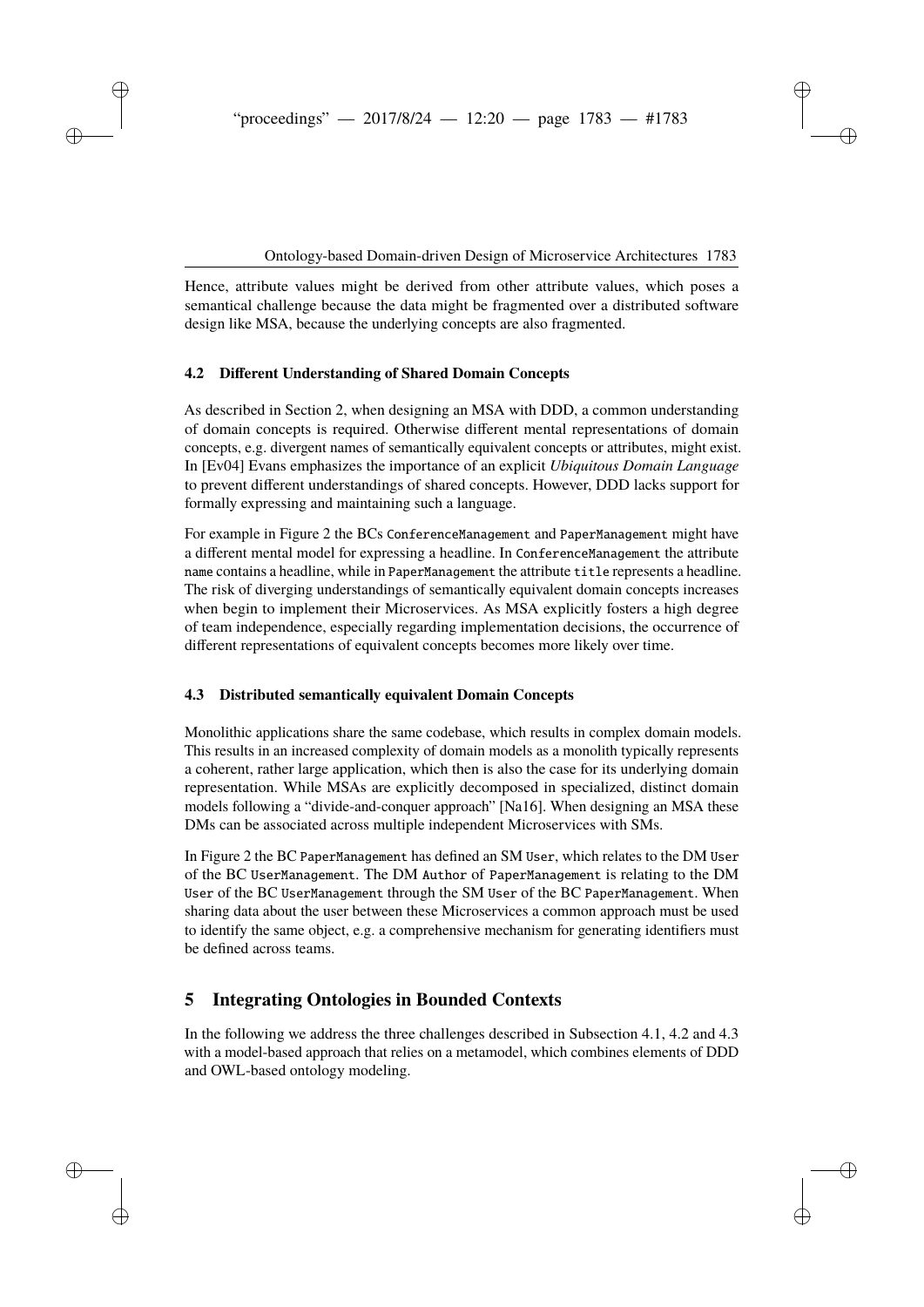A metamodel represents the abstract syntax of a formal modeling language, i. e. it defines the concepts supported by the language and their relationships [\[FB05\]](#page-12-3). This abstract syntax provides the basis for a concrete language syntax. However, the definition of a concrete language syntax is beyond the scope of this paper.

The following subsection presents the DDD-related concepts of the metamodel, which is enriched with semantic concepts leveraging the *Conceptual Data Modeling* (CDM) approach in Subsection [5.2.](#page-8-0)

#### <span id="page-7-0"></span>**5.1 A Metamodel for Domain-driven Design of Microservice Architectures**

Starting from the domain model depicted in Figure [2](#page-4-0) we identify concepts that have to be part of the metamodel for DDD, which is shown in Figure [3.](#page-8-1) Due to the aspect of team independence, which is an important characteristic of MSA development, our metamodel is intended to model a Microservice instead of the entire software architecture.

As described in Section [2](#page-2-0) a BC can be mapped to a specific Microservice. However, it is likely that the modeled Microservice has to interact with other Microservices leveraging certain SMs from these services. Therefore, in our metamodel we distinguish between ExternalContexts and BoundedContexts. To use DMs that are maintained by other Microservices, these must be modeled as SharedModels inside an ExternalContext. This allows to define tailored versions of DMs that only comprise those attributes relevant for sharing with other services. For modeling the Bounded Context of the respective Microservice our metamodel comprises the BoundedContext concept. ExternalContext and BoundedContext are derived from AbstractContext. Hence both have a name for the purpose of distinction from other contexts. Contexts can be nested via the nestedContexts association of AbstractContext.

For modeling domain concepts we define the SharedModel and DomainModel concepts in our metamodel. Both concepts inherit from AbstractModel and thus contain a name attribute for referencing purposes. An ExternalContext must comprise at least on SharedModel, while a BoundedContext has to be associated with at least one DomainModel. A DomainModel can be defined as abstract, i.e. it might not be instantiated. Inheritance between DomainModels is further possible by the parent association.

Furthermore, SharedModel and DomainModel may have attributes that describe their domainspecific structures and are represented by the Attribute concept. An Attribute may have a PrimitiveDataType assigned to determine its datatype. These attributes are limited to PrimitiveDataTypes because relationships between models are expressed via instances of the Association concept. Associations can only have a unidirectional relationship to SharedModel and DomainModel concepts and the multiplicity is expressed by the min and max attributes of Association.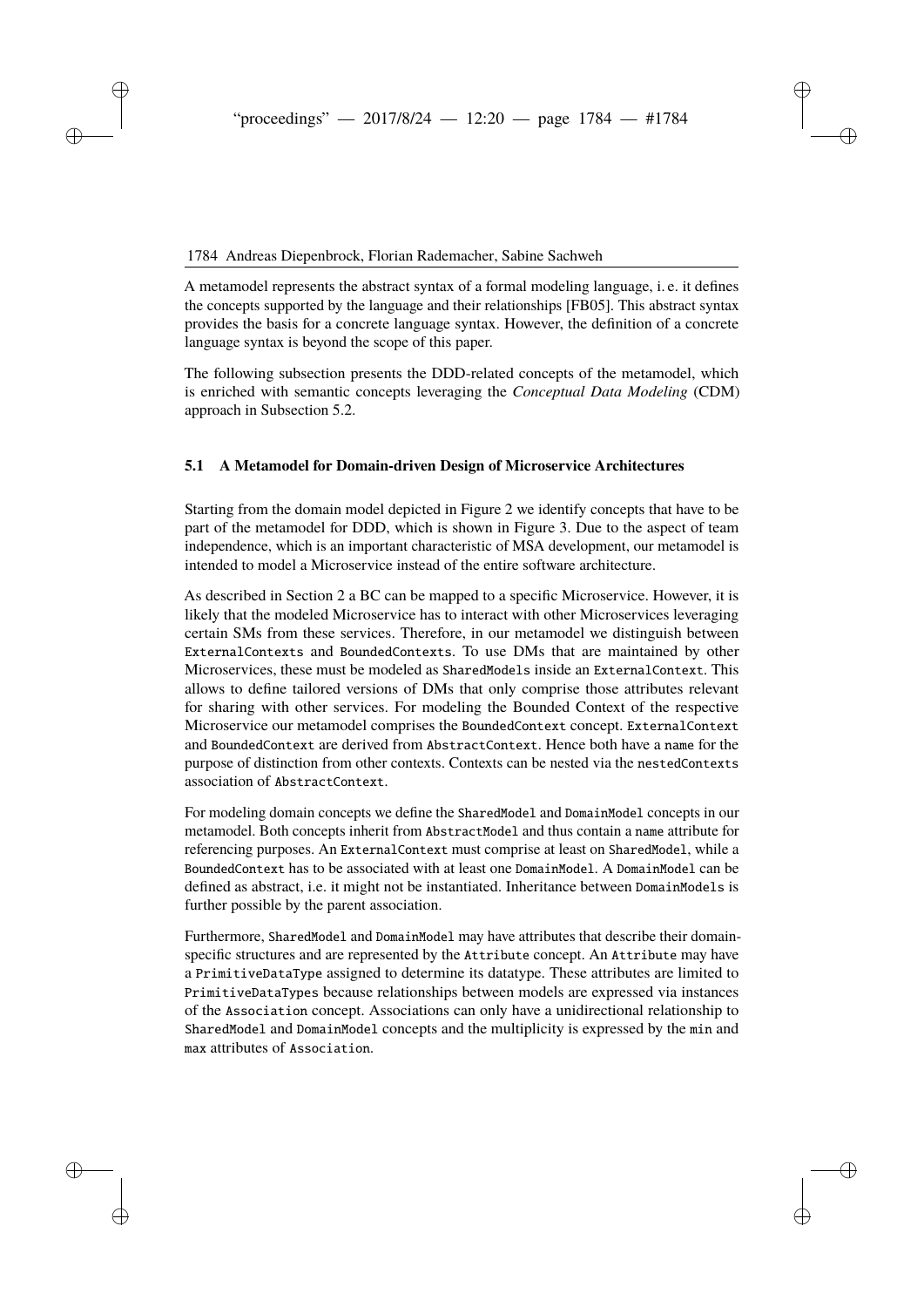<span id="page-8-1"></span>

Fig. 3: Metamodel for DDD-based modeling

#### <span id="page-8-0"></span>**5.2 Enriching the Metamodel with semantic Capabilities**

While the metamodel presented in Subsection [5.1](#page-7-0) is designed for modeling an MSA following the principles of DDD, it lacks support for expressing semantical knowledge. To enrich the metamodel with semantic capabilities we distinguished between semantical characteristics of concepts related to models, i.e. DomainModel etc., and concepts related to attributes, i.e. Attribute etc. models and attributes. Semantic capabilities for model-related concepts are (i) expression of equivalence of distinct models; (ii) disjointness of distinct models; (iii) inheritance of models. For attribute-related the capabilities are composed of (i) inheritance of attributes; (ii) equivalence between distinct attributes.

For expressing semantical knowledge in our metamodel we extended it with a new abstract concept called DomainConcept as shown in Figure [4.](#page-9-0) Concrete instances of DomainConcept are ModelConcept and AttributeConcept which differentiate between semantical concepts of models and attributes to address the model-related as well as attribute-related semantical capabilities. A DomainConcept is expressed by a name. ModelConcept has a relation to ModelConceptType as well as AttributeConcept relates to a AttributeConceptType. With these two ConceptType enumerations the semantical characteristic can be expressed. The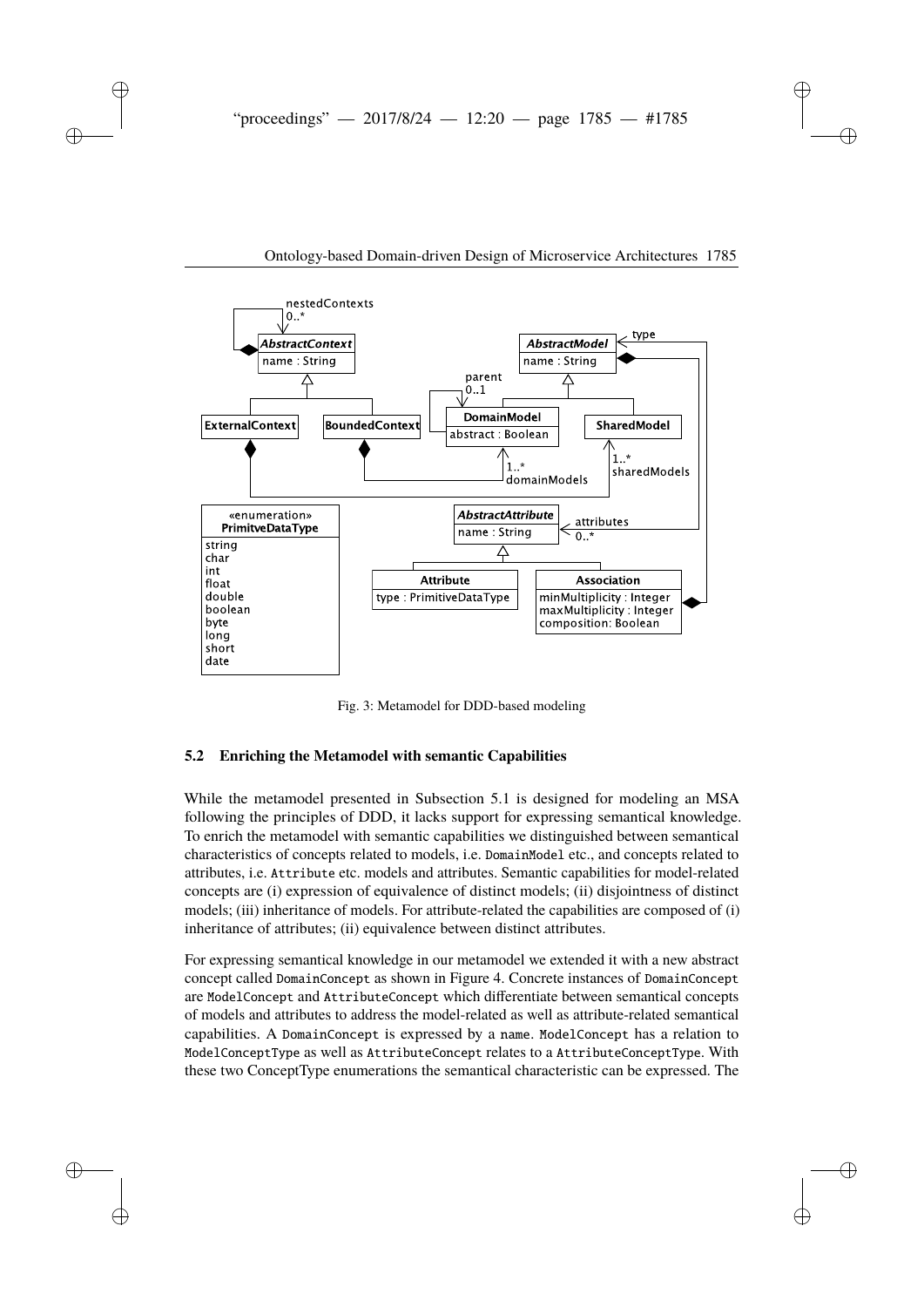#### 1786 Andreas Diepenbrock, Florian Rademacher, Sabine Sachweh

ModelConcept relates to exactly two AbstractModel instances with the models relationship. For semantical expression of attributes the AttributeConcept is used, which relates to at least two instances of AbstractAttribute. Using the DomainConcept and the concrete instances ModelConcept and AttributeConcept allow the expression of semantical knowledge.

<span id="page-9-0"></span>

Fig. 4: Metamodel enriched with semantic capabilities through DomainConcept

We use the functional-style syntax for expressing ontological concepts in this paper, because it is given as a formal grammar and for describing OWL concepts in W3C Specification [\[MPSP12\]](#page-13-11). For expressing semantical knowledge in OWL a set of *axioms*[4](#page-9-1) are defined for concepts and properties. In our metamodel these axioms are represented by ModelConceptType and AttributeConceptType, therefore each ModelConcept and AttributeConcept must have a type associated with ModelConceptType or AttributeCon-

<span id="page-9-1"></span><sup>4</sup> <https://www.w3.org/TR/2012/REC-owl2-syntax-20121211/#Axioms>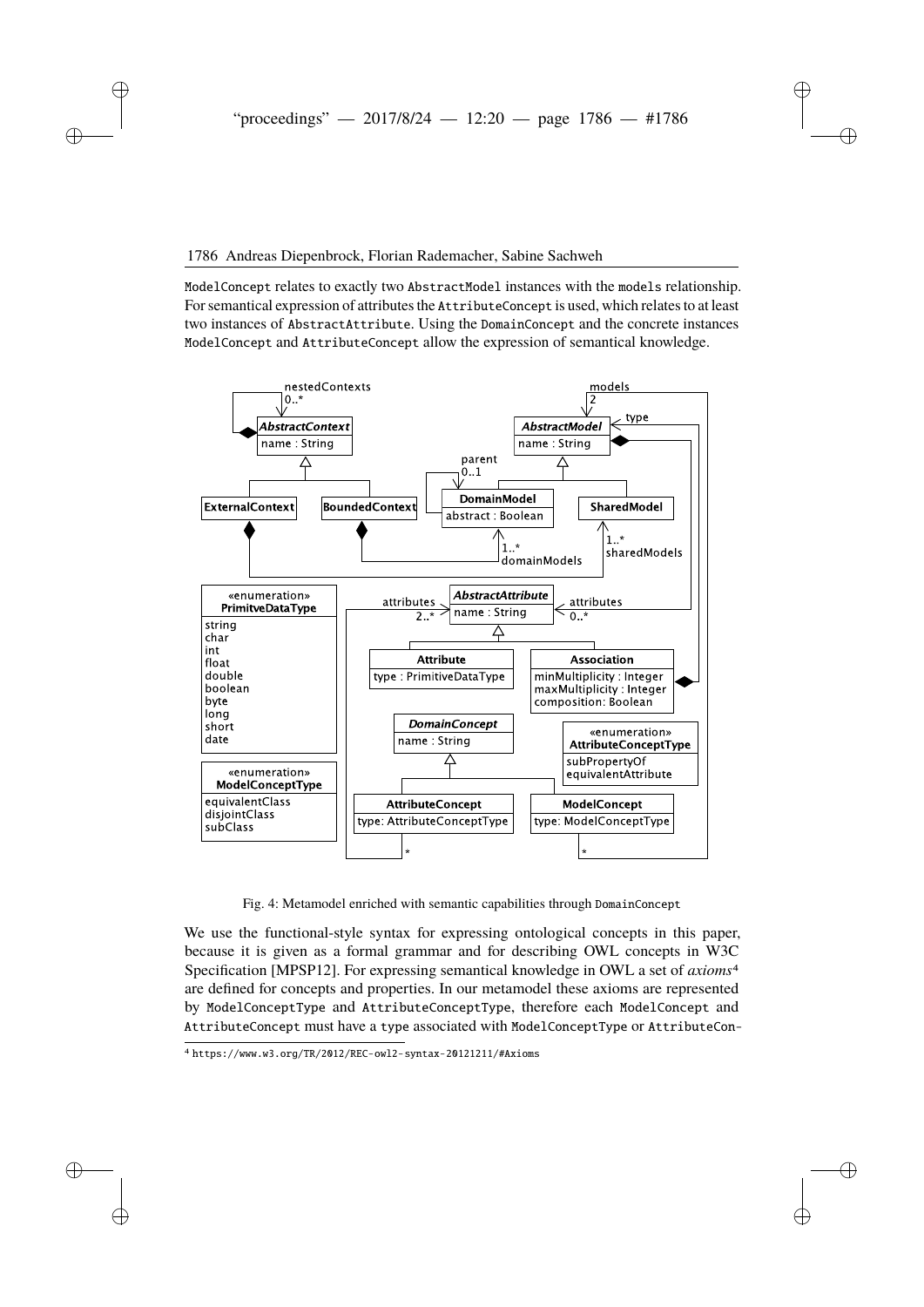ceptType. Based on this type the relevant OWL-axiom can be derived and used for the semantical representation.

Enriching our DDD-based RMS presented in Figure [2](#page-4-0) with semantics following the challenges presented in Section [4.](#page-5-0) While the challenge described in Subsection [4.1](#page-5-1) by business logic through a DDD-based service (cf. Section [2\)](#page-2-0), the challenges presented in Subsection [4.2](#page-6-1) and [4.3](#page-6-2) can be expressed by DomainConcept instances. Subsection [4.2](#page-6-1) can be semantical expressed by an AttributeConcept for the attributes name and title of Conference and CallForPaper from BC ConferenceManagement with type subPropertyOf is modeled. The resulting semantical representation of this challenge in our running example is presented in Listing [2.](#page-10-0) While the semantical expression that the attributes title of CallForPaper and name of Conference are equivalent is expressed with SubPropertyOf( :title :name), the declaration of classes and properties are derived from the modeled BC. The challenge presented in Subsection [4.3](#page-6-2) is expressed as a ModelConcept with type equivalentClass, this represents that the SM User and DM User of BC PaperManagement and UserManagement are equivalent. Therefore, in Listing [2](#page-10-0) the corresponding OWL syntax is presented.

```
Declaration ( Class ( : Conference ) )
   Declaration ( Class ( : CallForPaper ) )
   DisjointClasses ( : Conference : CallForPaper )
   Declaration ( DataProperty ( :name ) )
   DataPropertyDomain ( : name : Conference )
   DataPropertyRange ( : name xsd: String )
   Declaration ( DataProperty ( :title ) )
   DataPropertyDomain ( : title : CallForPaper )
   DataPropertyRange (: title xsd: String)
   SubPropertyOf (: title : name)
List. 1: Expressing equivalent attributes for ConferenceManagement BC
   Declaration ( Class ( : User ) )
   Declaration ( Class ( : SM_User ) )
   Declaration ( Class ( : Author ) )
   SubClassOf( : User : SM_User )
```

```
List. 2: Expressing relationships between classes for PaperManagement BC
```
EquivalentClasses ( : SM\_User : Author )

With this semantic representation being derived from the modeled MSA leveraging our metamodel, knowledge about the architecture automatically be deduced by reasoners. This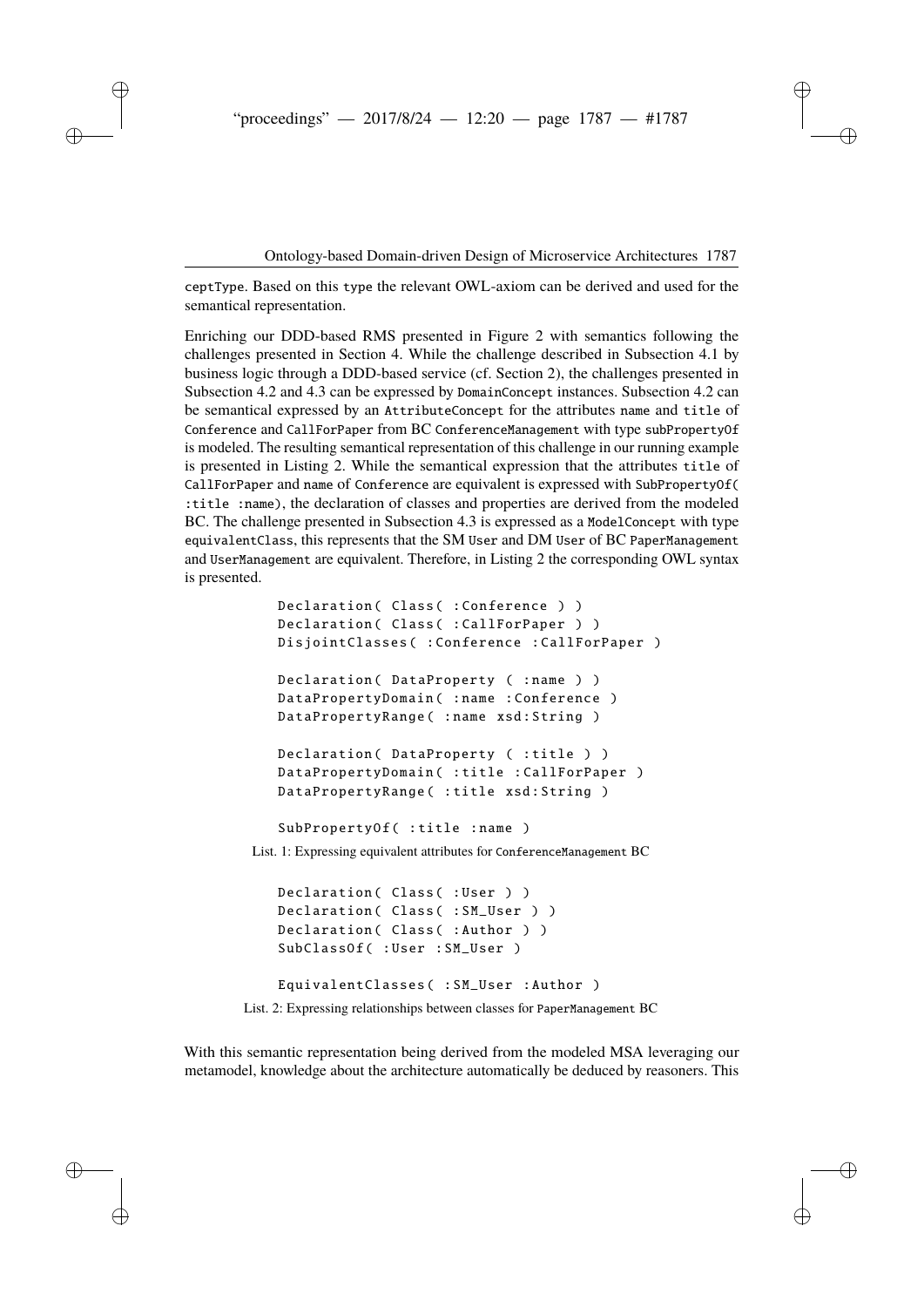becomes especially useful when exchanging data between different Microservices, e.g. for integrating data with different structure or semantic and without knowledge about the underlying domain-specific concepts.

# <span id="page-11-0"></span>**6 Related Work**

To the best of our knowledge no related work for the semantical expression of distributed domain models in the context of MSA exists. Therefore, we divided the related work in the fields of applying ontologies for expressing conceptual models (cf. Subsection [6.1\)](#page-11-1) and modeling Microservice Architectures with DDD (cf. Subsection [6.2\)](#page-12-4).

#### <span id="page-11-1"></span>**6.1 Ontologies for expressing Conceptual Models**

In [\[ZD07\]](#page-14-0), an overview of approaches for database-centric Enterprise Integration (EI). Based on the challenge of different mental representations of conceptual models a new approach called *Semantic Integration Reflecting User-specific semantic Perspectives* (SIRUP) is presented. SIRUP addresses the problem of how individual mental domain models can be effectively preintegrated on a conceptual level. Because SIRUP addresses a database-centric scope for integrating data it can not be mapped to software architectures like MSA.

In [\[Ca09\]](#page-12-5), Calvanese et al. propose an approach for conceptual modeling of data integration called DL-Lite. It uses schemes expressed by UML class diagrams for describing the data structure of a Data Integration System (DIS). While SIRUP focuses on the integration of data on database-level, DL-Lite uses UML class diagrams that are also commonly used for modeling software architectures. While with DL-Lite the data structures can be modeled, it does not support DDD out of the box respective in combination with SMs for an MSA.

In [\[Ho17\]](#page-13-12), the lack of support for expressing semantics in UML is described. To address this gap, an approach for the transformation of ontologies from OWL to the Eclipse Modeling Framework  $(EMF)^5$  $(EMF)^5$  is presented. However, the presented approach is tailored for the domain of space engineering and limited to the Ecore metamodel of EMF.

Another approach to embed semantics in UML diagrams is OntoUML [\[AG13\]](#page-12-6). OntoUML is an extension of UML 2.0 and allows the integration of ontologies on a conceptual modeling level. This approach lacks support for modeling an MSA following the DDD approach. Additionally the explicit integration of fragmented classes is not supported.

<span id="page-11-2"></span><sup>5</sup> <http://www.eclipse.org/modeling/emf/>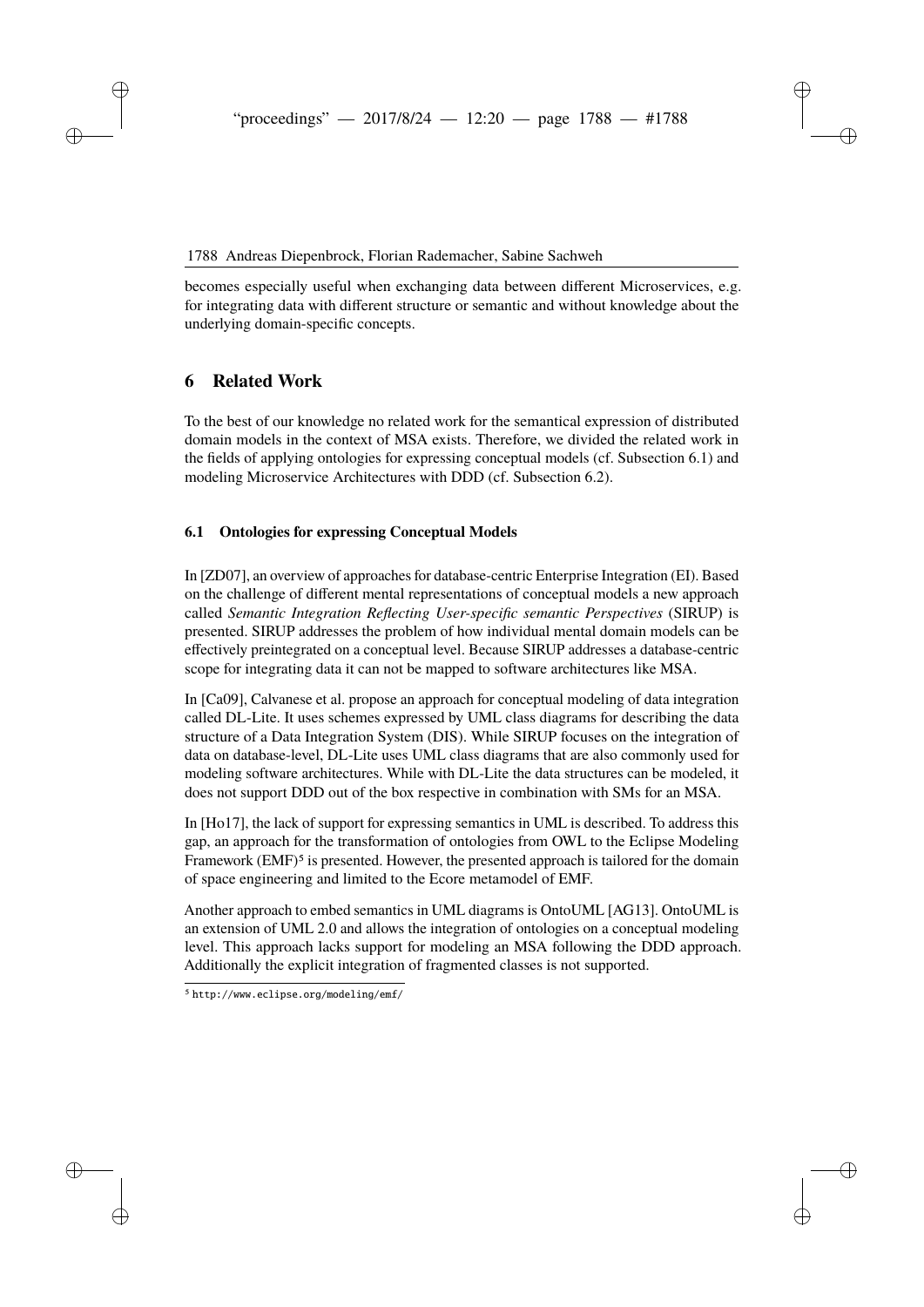#### <span id="page-12-4"></span>**6.2 Modeling Microservice Architectures with Domain-driven Design**

Based on [\[LDN16a\]](#page-13-13) that identifies design patterns for Domain-driven Design called *Domaindriven Design Patterns* (DDDP), an approach for a *Domain-Specific Language* (DSL) for expressing domain models with Java annotations is presented in [\[LDN16b\]](#page-13-14). This constraints the application of DDDP to annotate a UML class diagram with DDDP DSL. Additionally, DDDP lacks support for expressing semantics of distributed domain models.

# <span id="page-12-2"></span>**7 Conclusion and Future Work**

In this paper, we presented an approach that addresses the lack of support for expressing semantic knowledge while modeling MSAs with domain-driven design. Therefore, we first describe the process of designing Microservice Architectures leveraging DDD in Section [2.](#page-2-0) Next, we introduced a metamodel that supports domain-driven MSA design in combination with semantics (cf. Section [5\)](#page-6-0). Therefore, we distinguished between the external context, that is used for describing domain models of external Microservices, and Bounded Context for designing the Microservice itself. We also introduced the DomainConcept concept for expressing semantics in an MSA that is designed using the principles of DDD. As a formally representation of these semantics we use OWL.

In future works we plan to implement generators that produce code for Microservice models based on our metamodel and evaluate our approach by applying it to several real world projects. Next to DM and SM structures, the generated code needs to contain description and verification logic for expressed semantics. We also plan to extend our approach to not only support data integration in the context of MSAs, but also to be applicable beyond the scope of an enclosed software architecture, i.e. when different systems interact with each other.

### **References**

<span id="page-12-6"></span><span id="page-12-5"></span><span id="page-12-3"></span><span id="page-12-1"></span><span id="page-12-0"></span>

| [AG13]  | Albuquerque, Antognoni; Guizzardi, Giancarlo: An ontological foundation for conceptual<br>modeling datatypes based on semantic reference spaces. In: 7th International Conference<br>on Research Challenges in Information Science (RCIS 2013). IEEE, pp. 1–12, 2013. |
|---------|-----------------------------------------------------------------------------------------------------------------------------------------------------------------------------------------------------------------------------------------------------------------------|
| [BPD09] | Breslin, John G; Passant, Alexandre; Decker, Stefan: The Social Semantic Web. Springer,<br>2009.                                                                                                                                                                      |
| [Ca09]  | Calvanese, Diego; De Giacomo, Giuseppe; Lembo, Domenico; Lenzerini, Maurizio;<br>Rosati, Riccardo: Conceptual Modeling for Data Integration. In: Conceptual Modeling:<br>Foundations and Applications, pp. 173–197. Springer, 2009.                                   |
| [Ev04]  | Evans, Eric: Domain-driven Design. Tackling Complexity in the Heart of Sortware. 2004.                                                                                                                                                                                |
| [FB05]  | Fondement, Frédéric; Baar, Thomas: Making Metamodels Aware of Concrete Syntax. In:<br>Conceptual Modeling: Foundations and Applications, pp. 190–204. Springer, 2005.                                                                                                 |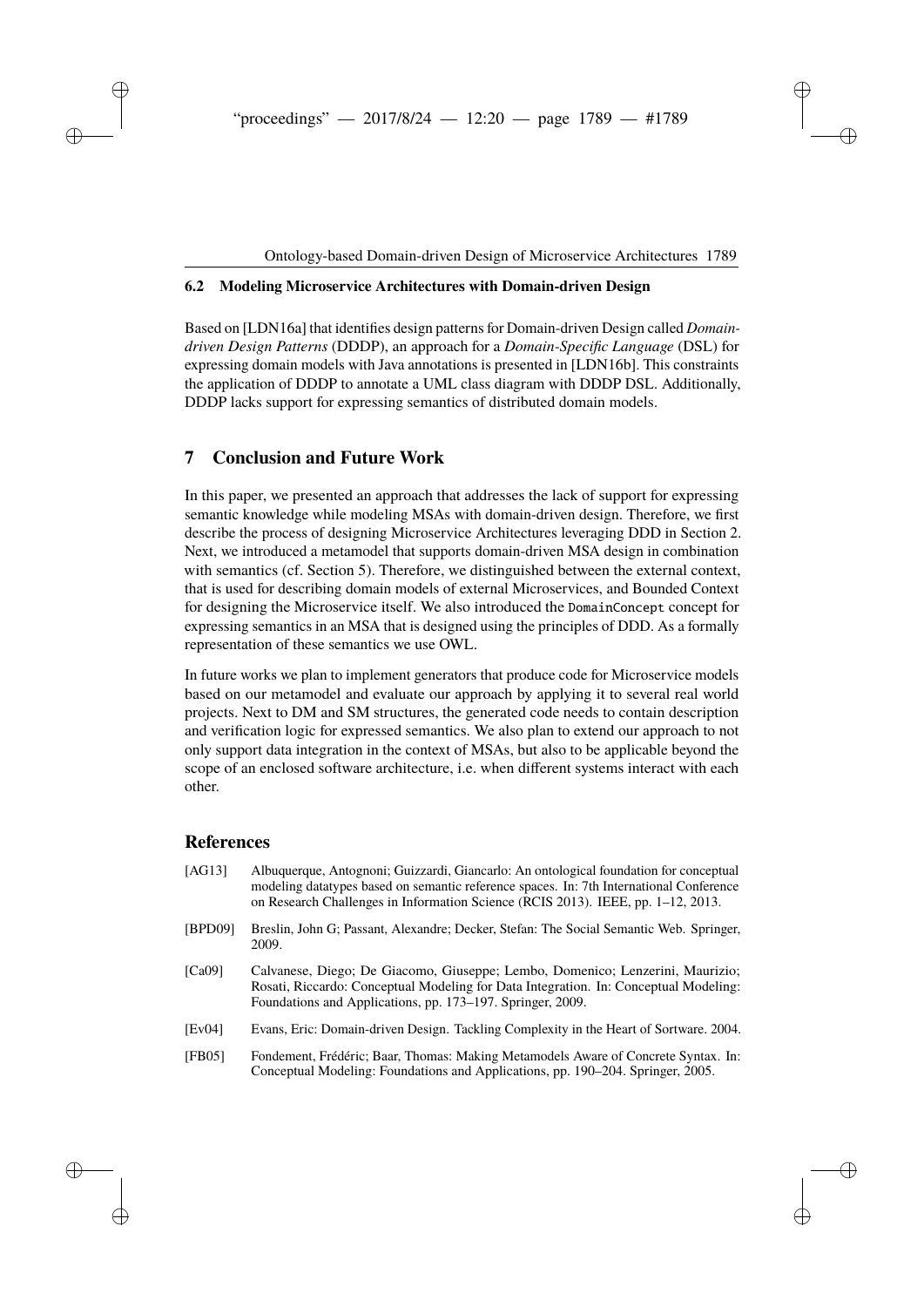#### 1790 Andreas Diepenbrock, Florian Rademacher, Sabine Sachweh

- <span id="page-13-3"></span>[FLM17] Francesco, Paolo; Lago, Patricia; Malavolta, Ivano: Research on Architecting Microservices: Trends, Focus, and Potential for Industrial Adoption. In: International Conference on Software Architecture (ICSA 2017). IEEE, pp. 21–30, 2017.
- <span id="page-13-12"></span>[Ho17] Hoppe, Tobias; Eisenmann, Harald; Viehl, Alexander; Bringmann, Oliver: Digital Space Systems Engineering through Semantic Data Models. In: International Conference on Software Architecture (ICSA 2017). IEEE, pp. 93–96, 2017.
- <span id="page-13-13"></span>[LDN16a] Le, Duc Minh; Dang, Duc-Hanh; Nguyen, Viet-Ha: Domain-driven design patterns: A metadata-based approach. In: International Conference on Computing & Communication Technologies, Research, Innovation, and Vision for the Future (RIVF 2016). IEEE, pp. 247–252, 2016.
- <span id="page-13-14"></span>[LDN16b] Le, Duc Minh; Dang, Duc-Hanh; Nguyen, Viet-Ha: Domain-driven design using metaattributes: A DSL-based approach. In: 8th International Conference on Knowledge and Systems Engineering (KSE 2016). IEEE, pp. 67–72, 2016.
- <span id="page-13-11"></span>[MPSP12] Motik, Boris; Patel-Schneider, Peter; Parsia, Bijan: , OWL 2 Web Ontology Language Structural Specification and Functional-Style Syntax, 2012. https://www.w3.org/TR/owl2 syntax/.
- <span id="page-13-7"></span>[Na16] Nadareishvili, Irakli; Mitra, Ronnie; McLarty, Matt; Amundsen, Mike: Microservice Architecture. O'Reilly, 2016.
- <span id="page-13-0"></span>[Ne15] Newman, Sam: Building Microservices. O'Reilly, 2015.
- <span id="page-13-5"></span>[PJ16] Pahl, Claus; Jamshidi, Pooyan: Microservices: A systematic mapping study. In: Proc. of the 6th Int. Conf. on Cloud Computing and Services Science (CLOSER 2016). pp. 137–146, 2016.
- <span id="page-13-1"></span>[RSZ17] Rademacher, Florian; Sachweh, Sabine; Zündorf, Albert: Differences between Model-Driven Development of Service-Oriented and Microservice Architecture. In: International Conference on Software Architecture Workshops (ICSAW). pp. 38–45, 2017.
- <span id="page-13-6"></span>[SS09] Staab, Steffen; Studer, Rudi, eds. Handbook on Ontologies. Springer, 2009.
- <span id="page-13-10"></span>[SvH06] Stuckenschmidt, H.; van Harmelen, F.: Information Sharing on the Semantic Web. Advanced Information and Knowledge Processing. Springer, 2006.
- <span id="page-13-2"></span>[VC16] Vresk, Tomislav; Cavrak, Igor: Architecture of an interoperable IoT platform based on microservices. In: 39th International Convention on Information and Communication Technology, Electronics and Microelectronics (MIPRO 2016). IEEE, pp. 1196–1201, 2016.
- <span id="page-13-8"></span>[Vi15] Villamizar, Mario; Garces, Oscar; Castro, Harold; Verano, Mauricio; Salamanca, Lorena; Casallas, Rubby; Gil, Santiago: Evaluating the monolithic and the microservice architecture pattern to deploy web applications in the cloud. In: 10th Computing Colombian Conference (CCC 2015). IEEE, pp. 583–590, 2015.
- <span id="page-13-9"></span>[Wo16] Wolff, Eberhard: Microservices: Flexible Software Architecture. 2016.
- <span id="page-13-4"></span>[YSS17] Yu, Yale; Silveira, Haydn; Sundaram, Max: A microservice based reference architecture model in the context of enterprise architecture. In: IEEE Advanced Information Management, Communicates, Electronic and Automation Control Conference (IMCEC 2016). IEEE, pp. 1856–1860, 2017.